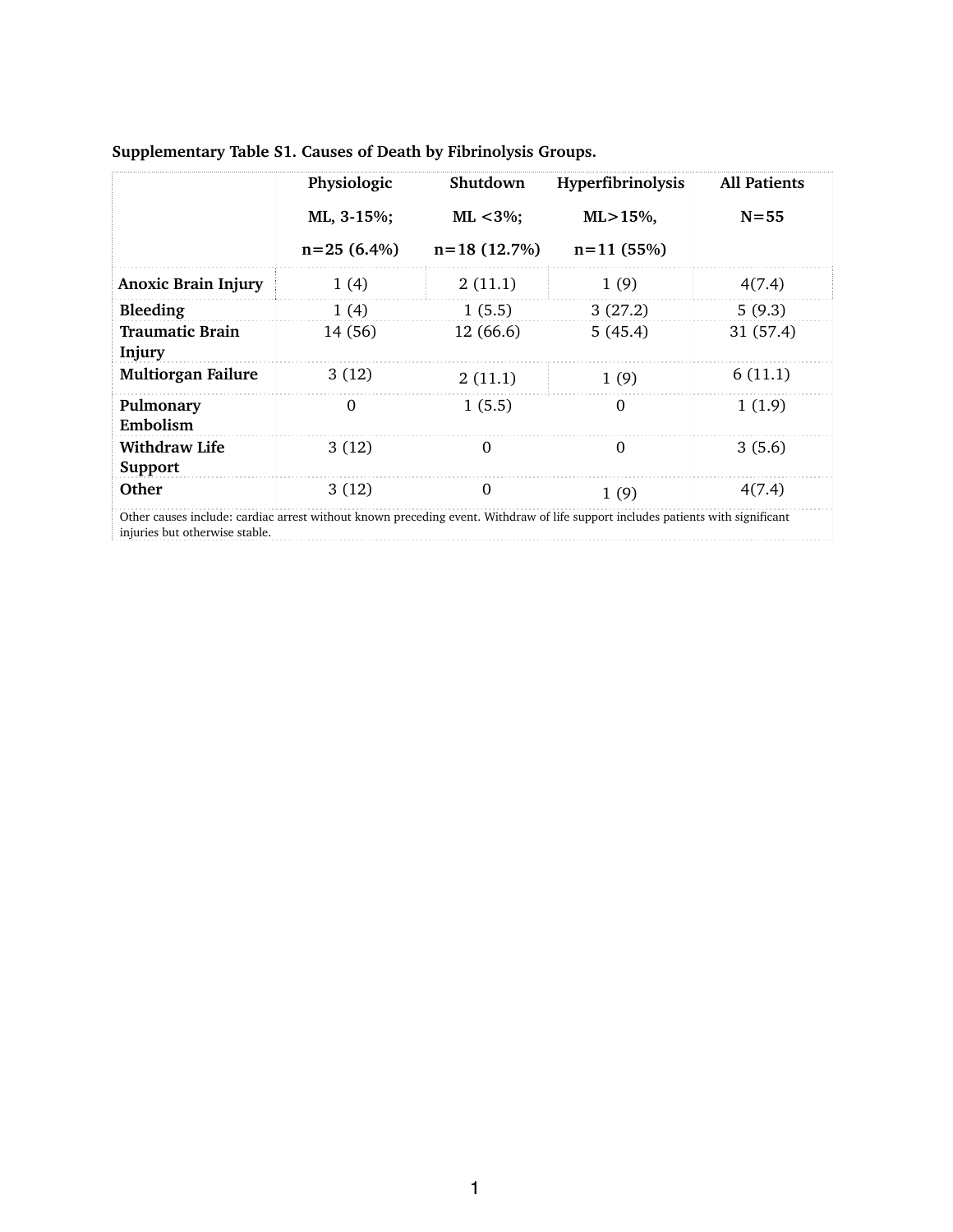| Variable, odds ratio units                                                                                                                                                                                                                                                                                                                                                                                | Physiologic Fibrinolysis<br>OR(95% CI) | p-value |  |  |
|-----------------------------------------------------------------------------------------------------------------------------------------------------------------------------------------------------------------------------------------------------------------------------------------------------------------------------------------------------------------------------------------------------------|----------------------------------------|---------|--|--|
| Age, per every 5y increase                                                                                                                                                                                                                                                                                                                                                                                | $0.94(0.88-1.002)$                     | 0.059   |  |  |
| ISS, per every 5 points increase                                                                                                                                                                                                                                                                                                                                                                          | $0.94(0.83-1.06)$                      | 0.3266  |  |  |
| AIS Head, per every 1 point increase                                                                                                                                                                                                                                                                                                                                                                      | $0.98(0.87-1.11)$                      | 0.7912  |  |  |
| <b>Penetrating: Blunt</b>                                                                                                                                                                                                                                                                                                                                                                                 | $1.34(0.67-2.66)$                      | 0.4006  |  |  |
| Male: Female                                                                                                                                                                                                                                                                                                                                                                                              | $0.70(0.41-1.19)$                      | 0.1930  |  |  |
| Tranexamic acid Pre-Hospital                                                                                                                                                                                                                                                                                                                                                                              | $0.99(0.54-1.83)$                      | 0.9914  |  |  |
| Base Excess, per every 1 mEq/L increase                                                                                                                                                                                                                                                                                                                                                                   | $1.1(1.04-1.16)$                       | 0.0003  |  |  |
| Hemoglobin, per every 10 g/dL decrease                                                                                                                                                                                                                                                                                                                                                                    | $0.91(0.79-1.05)$                      | 0.2215  |  |  |
| <b>Platelets,</b> per every 20x 10 <sup>3</sup> /uL increase                                                                                                                                                                                                                                                                                                                                              | $0.95(0.89-1.02)$                      | 0.2502  |  |  |
| <b>INR</b> , per every 0.1 increase                                                                                                                                                                                                                                                                                                                                                                       | $0.97(0.79-1.19)$                      | 0.7846  |  |  |
| <b>Fibrinogen,</b> per every $0.5$ g/dL decrease                                                                                                                                                                                                                                                                                                                                                          | $0.85(0.70-1.03)$                      | 0.1052  |  |  |
| <b>aPTT</b> , per every 5 seconds increase                                                                                                                                                                                                                                                                                                                                                                | $0.76(0.62-0.93)$                      | 0.0098  |  |  |
| MCF, per every 2 mm increase                                                                                                                                                                                                                                                                                                                                                                              | $0.84$ $(0.74 - 0.94)$                 | 0.0049  |  |  |
| <b>CFT</b> , per every 20 seconds increase                                                                                                                                                                                                                                                                                                                                                                | $0.68$ $(0.55 - 0.85)$                 | 0.0005  |  |  |
| OR, odds ratio; CI, confidence interval; ISS, injury severity score; AIS, abbreviated injury severity score; INR,<br>international normalized ratio; aPTT, activated prothrombin time; MCF, maximum clot formation; CFT, clot<br>formation time. The independent variables were selected a priori (literature review and biological<br>plausibility) and kept in the model irrespective of their p-value. |                                        |         |  |  |

**Supplementary Table S2. Multivariable Logistic Regression Model to Evaluate Association Between ISS and a Physiologic Fibrinolysis Phenotype**

ç.,

**Supplementary Table S3. Multivariable Logistic Regression Model to Evaluate Association Between ISS and a Hyperfibrinolysis Phenotype**

| Variable, odds ratio units                                                                                     | <b>Hyperfibrinolysis</b><br>OR(95% CI) | p-value |  |
|----------------------------------------------------------------------------------------------------------------|----------------------------------------|---------|--|
| <b>ISS</b> , per every 5 points increase                                                                       | $1.27(1.09-1.47)$                      | 0.0015  |  |
| <b>Systolic Blood Pressure, per every</b><br>10mmHg decrease                                                   | $0.979(0.85-1.11)$                     | 0.7544  |  |
| <b>Base Excess, per every 1 increase</b>                                                                       | $0.88(0.83-0.95)$                      |         |  |
| OR, odds ratio; CI, confidence interval; ISS, injury severity score. The independent variables were selected a |                                        |         |  |

priori (literature review and biological plausibility) and kept in the model irrespective of their p-value.